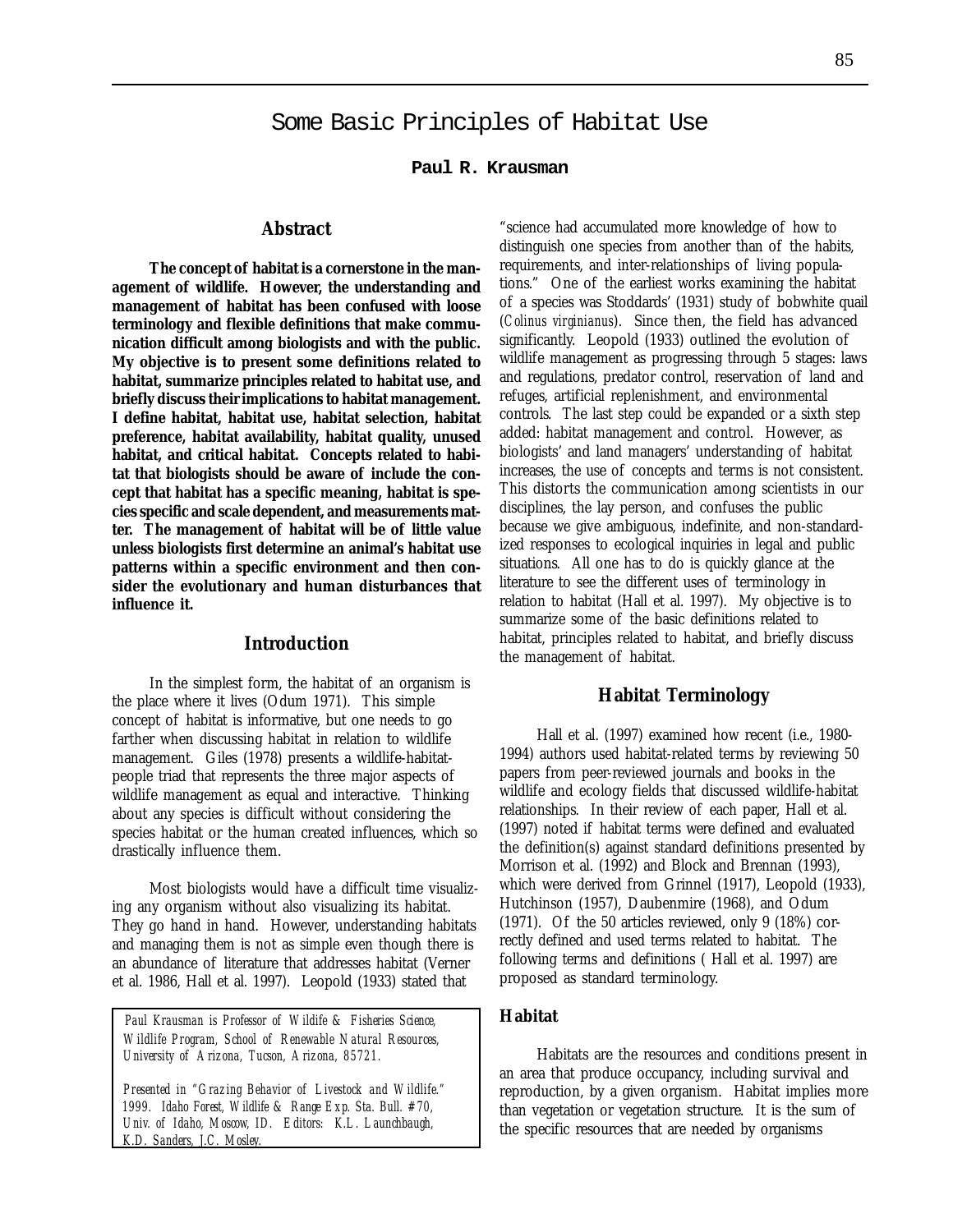(Thomas 1979). These resources include food, cover, water, and special factors needed by a species for survival and reproductive success (Leopold 1933). Wherever an organism is provided with resources that allow it to survive, that is habitat. Thus, migration and dispersal corridors and the land that animals occupy during breeding and nonbreeding seasons are habitat.

#### **Habitat use**

Habitat use is the way an animal uses the physical and biological resources in a habitat. Habitat may be used for foraging, cover, nesting, escape, denning, or other life history traits. These categories (e.g., foraging, escape) divide habitat but overlap occurs in some areas. One or more categories may exist within the same area, but not necessarily. An area used for foraging may be comprised of the same physical characteristics used for cover, denning, or both (Litvaitis et al. 1996).

The various activities of an animal require specific environmental components that may vary on a seasonal or yearly basis. A species may use one habitat in summer and another in winter. This same habitat may be used by another species in reverse order (Hutto 1985, Morrison et al. 1985).

#### **Habitat selection**

Habitat selection is a hierarchical process involving a series of innate and learned behavioral decisions made by an animal about what habitat it would use at different scales of the environment (Hutto 1985). Wecker's (1964) classical studies of habitat selection by deer mice (*Peromyscus maniculatus*) revealed that heredity and experience play a role in determining selection. Rosenwieg (1981) asserted that habitat selection was generated by foraging decisions. However, foraging is only one behavior driving habitat selection. Habitat may be selected for cover availability, forage quality and quantity, and resting or denning sites. Each of these may vary seasonally. If an individual or species demonstrates disproportional use for any factor, then selection is inferred for those criteria (Block and Breenan 1993). Hilden (1965) structured his ideas on habitat selection by categorizing the differences between proximate and ultimate factors. Proximate factors serve as cues an animal uses to determine the suitability of a site including the specific vegetation composition within a desired habitat. Reproductive success and survival of the species are the ultimate reasons that influence a species to select a habitat (Hilden 1965). The ability to persist is governed by ultimate factors such as forage availability, shelter, and avoiding predators (Litvaitis et al. 1996).

Several interacting factors have an influence on habitat selection for an individual (e.g., competition, cover, and predation). Competition is involved because each individual is involved in intraspecific and interspecific relationships that partition the available resources within an environment. Competition may result in a species failing to select a habitat suitable in all other resources (Block and Brennan 1993) or may determine spatial distribution within the habitat (Keen 1982).

Predation also complicates selection of habitat (Block and Brennan 1993). The existence of predators may prevent an individual from occupying an area. Survival of the species and its future reproductive success are the driving forces that presumably cause an individual to evaluate these biotic factors. With a high occurrence of competition and predators, an individual may choose a different site with less optimal resources. Once predators are removed, areas with necessary resources can then be inhabited (Rosenweig 1981).

Habitat selection is therefore an active behavioral process by an animal. Each species searches for features within an environment that are directly or indirectly associated with the resources that an animal would need to reproduce, survive, and persist. Habitat selection is a compilation of innate and learned behaviors that lie on a continuum of closed to open (i.e., learning) genetic programs (Wecker 1964). A genetic program gives an individual preadaptation to behave in a certain manner. Therefore, preadaptation to certain environmental cues plays an important role in habitat selection, but the potential for learning may exist in some species (Morrison et al. 1992).

#### **Habitat preference**

Habitat preference is the consequence of habitat selection, resulting in the disproportional use of some resources over others. Habitat preferences are most strikingly observed when animals spend a high proportion of time in habitats that are not very abundant on the landscape.

#### **Habitat availability**

Habitat availability is the accessibility and procurability of physical and biological components of a habitat by animals. Availability is in contrast to the abundance of resources, which refers only to their quantity in the habitat, irrespective of the organisms present (Wiens 1984). Theoretically, one should be able to measure the amounts and kinds of resources available to animals but in practice it is not always possible to assess resources availability from an animal's point of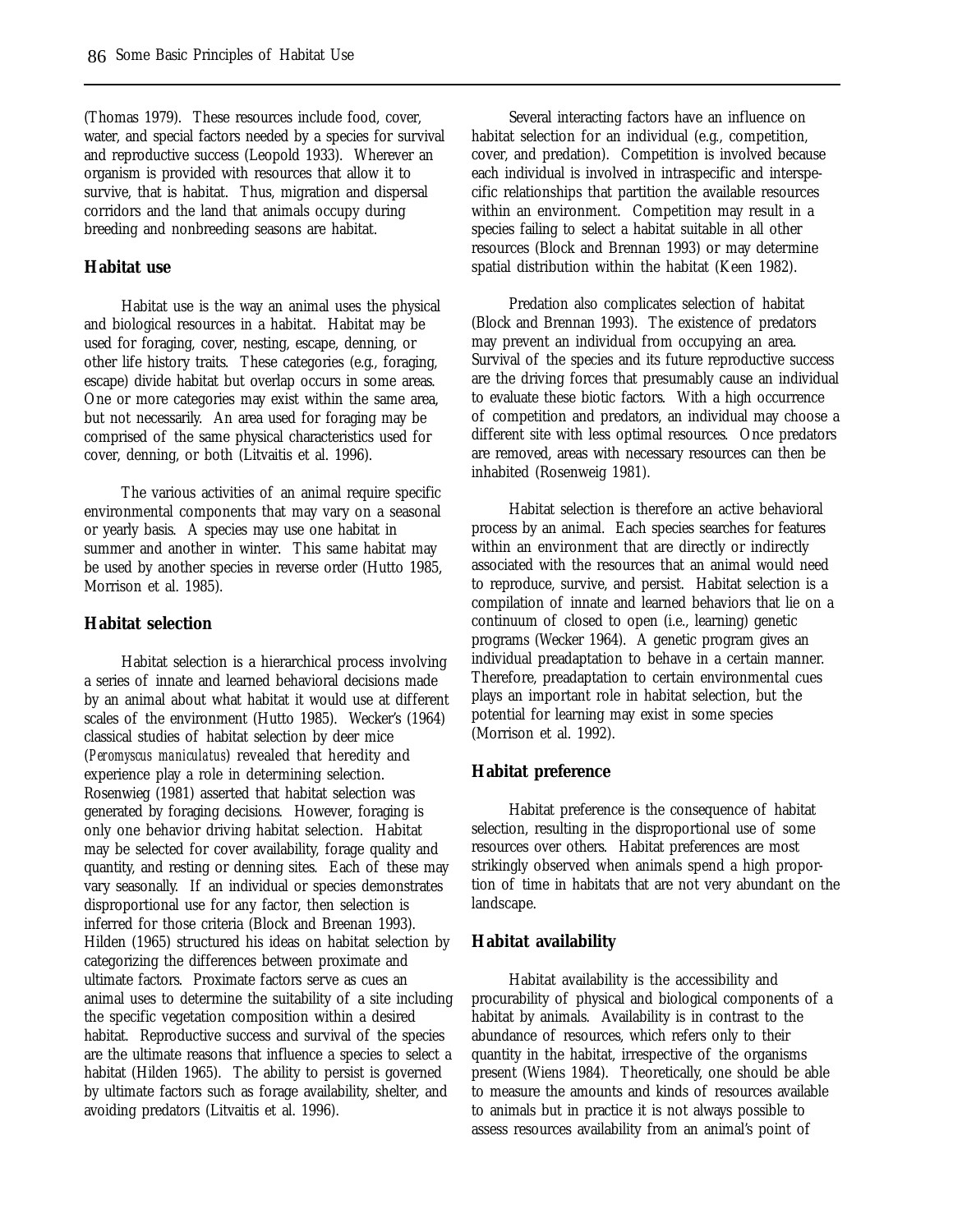view (Litvaitis et al. 1994). For example, the abundance of a prey species for a particular predator could be measured, yet not all of the prey in the habitat is available to the predator because there may be factors, (e.g., ample cover) that restrict their accessibility. Similarly, Morrison et al. (1992) suggested that vegetation beyond the reach of an animal is not available as forage, even though the vegetation may be preferred. Measuring actual resource availability is important to understand wildlife habitat, but in practice it is seldom measured because of the difficulty of determining what is and what is not available (Wiens 1984). Consequently, quantification of availability usually consists of a priori or a posteriori measure of the abundance of resources in an area used by an animal, rather than true availability.

### **Habitat quality**

Habitat quality refers to the ability of the environment to provide conditions appropriate for individual and population persistence. Hall et al. (1997) suggest that habitat quality is a continuous variable, ranging from low (i.e., based on resources only available for survival), to median (i.e., based on resources available for reproduction), to high (i.e., based on resources available for population persistence). Habitat quality should be linked with demographics, not vegetative features, if it is to be a useful measure. For example, Ables and Ables (1987) evaluated habitat quality by comparing two groups of Rocky Mountain elk in Yellowstone National Park. Unused or unoccupied habitat are useful when biologists and managers are discussing threatened, endangered, or rare species that are reduced in number to the point they cannot use some areas of habitat. However, if their numbers were greater they would use the "unused" habitat.

### **Critical habitat**

Critical habitat is primarily used as a legal term describing the physical or biological features essential to the conservation of a species, which may require special management consideration or protection (U.S. Fish and Wildlife Service 1988). Because critical habitat can occur in areas within or outside the geographic range of a species (Shreiner 1976, U.S. Fish and Wildlife Service 1988) the definition is not ecologically specific enough to allow for easy and rapid delineation of critical areas for threatened and endangered organisms. Also, it is not definitive enough to satisfy many public interest groups concerned with U.S. Fish and Wildlife Service listing decisions. Critical habitat should be specifically linked with the concept of high quality hability; the ability of an area to provide resources for population persistence. This definition would make it an operational and

ecological term and not political (Murphy and Noon 1991).

As exemplified by Hall et al. (1997) habitat terminology has been used in the literature vaguely and imprecisely. However, to be able to communicate effectively and obtain accurate information about habitats, land managers and biologists should be able to accurately measure all aspects of habitat.

## **General Concepts Related to Habitat Use**

Definitions only help understand how organisms interact with their habitat. To be even more meaningful there are basic concepts that have evolved with the importance of habitat: habitat has a specific meaning, is species specific, is scale dependent, and measurements matter. Some of these concepts are implied in the definitions provided but additional emphasis is warranted.

## **Habitat Has A Specific Meaning**

That biologists use the term habitat several ways is not useful, and is confusing to the public. Of course, habitats are variable but they all include the specific resources and conditions in an area that produce occupancy. This includes survival and reproduction. Habitat is frequently used to describe an area that supports a particular type of vegetation (Morrison et al. 1992). Vegetation is important but is only part of habitat that includes food, cover, water, temperature, precipitation, topography, other species (e.g., presence or absence of predators, prey, competitors), special factors (e.g., mineral licks, dusting areas), and other components in an area important to species that managers may not have identified. When habitat is viewed in this manner there are numerous components that are unique to the organism in question.

### **Habitat Is Species Specific**

When I hear someone state "This is great wildlife habitat", it is like walking into a brick wall and I can only guess what they mean. All the components necessary for reproduction and survival are not the same for all species and "great wildlife habitat" for one species may not even come close to serving as appropriate habitat for others. This has and will continue to be a problem because manipulations of the landscape will favor the habitats of some species but be detrimental to the habitats of others. A lot of effort has been placed on ecosystem management (Czech and Krausman 1997) in the 1990s, but when considering specific organisms the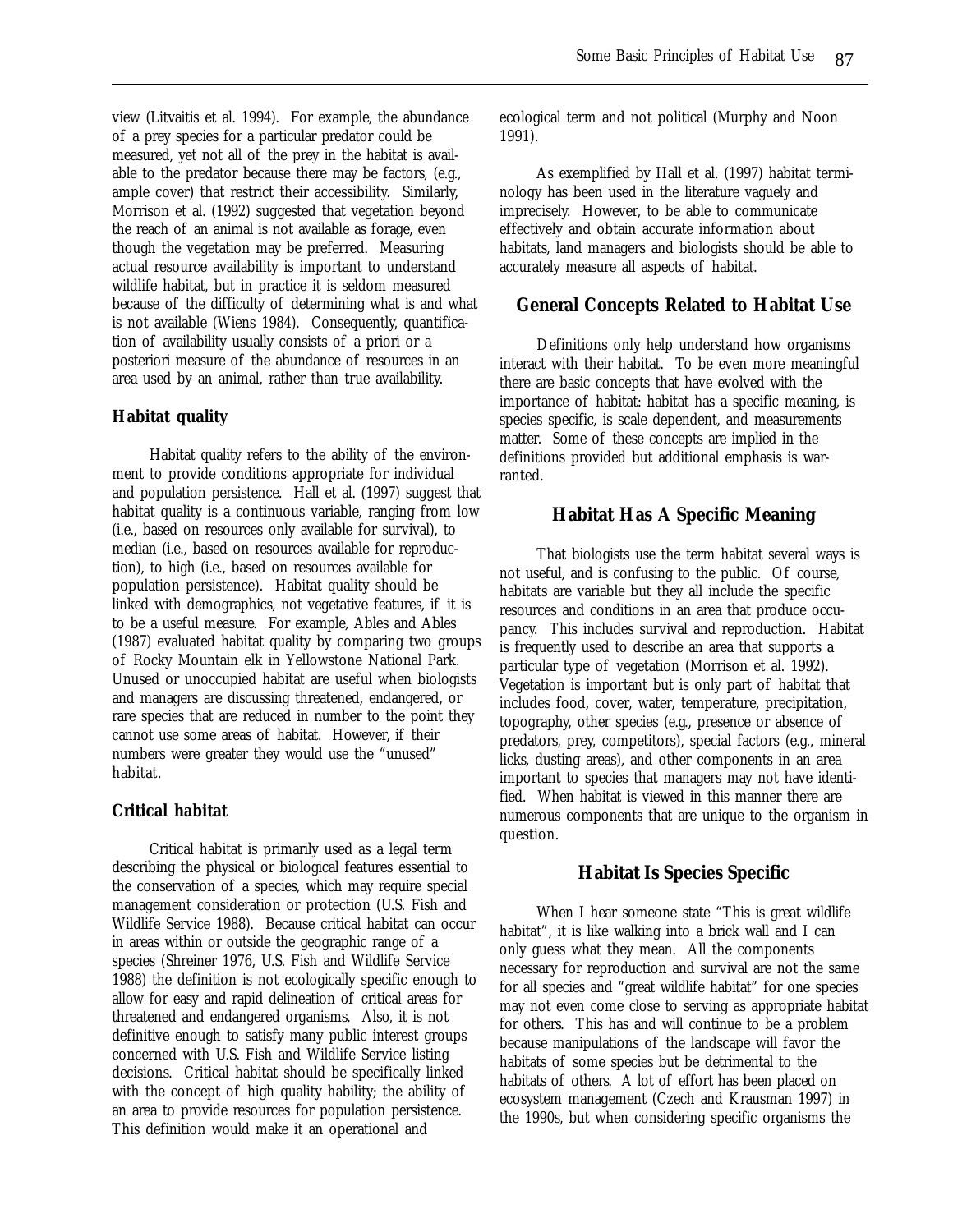manager needs to consider their unique array of requirements for survival. With a knowledge of habitat requirements for the species of interest, the manager can make informed decisions as to how landscape alterations will influence plant and animal communities.

# **Habitat Is Scale Dependent**

Macrohabitat and microhabitat are common terms but actually relate more to the landscape level at which a study is being conducted for a specific animal than to a type of habitat. Generally, macrohabitat refers to landscape-scale features such as seral stages or zones of specific vegetation associations (Block and Brennan 1993). Microhabitat usually refers to finer scaled habitat features. Johnson (1980) recognized this hierarchical nature of habitat use where a selection process will be of higher order than another if it is conditional upon the latter. He summarized four natural ordering habitat selection processes (Johnson 1980).

First-order selection. This is essentially the selection of the physical or geographical range of a species.

Second-order selection. The second-order selection is the home range of an individual or social group within their geographical range.

Third-order selection. This relates to how the habitat components within the home range are used (i.e., areas used for foraging).

Fourth-order selection. This order of habitat selection relates to how components of a habitat are used. If third-order selection determines a foraging site, the fourth-order would be the actual procurement of food items from those available at that site.

Based on these criteria, macrohabitat is first-order of habitat selection and microhabitat is similar to the second, third, and fourth levels in Johnson's (1980) hierarchy. Understanding these levels can have profound influences on the management of a species. For example, Etchberger and Krausman (in press) found that the desert bighorn sheep (*Ovis canadensis mexicana*) used most portions of the Little Harquahala Mountains in western Arizona (second-order selection) throughout the year but individual females used specific individual sites for lambing. In addition, site fidelity was strong for each site used by each female. Understanding the importance of these smaller areas at specific times to the population would influence the way the population is managed. This example also demonstrates that habitat use is temporal.

# **Measurements Matter**

Habitat is not ambiguous and to understand how it interacts with a species one must ask the correct questions: What component is being measured? When is it being measured? And, how many samples are necessary for meaningful results? Obviously, to even pose these questions, one has to have knowledge of an animal's total life history strategy. Without it, measurements of habitat could be meaningless or erroneous. This is not always easy, even with well-studied species such as elk (*Cervus elaphus*). For example, for years many biologists accepted the concept that weather-sheltering effects of dense forest cover or thermal cover reduced energy expenditure and enhanced survival and reproduction. As a result, providing thermal cover for elk was a key habitat objective on elk ranges in the West. Cook et al. (1998), however, demonstrated that energetic status and reproductive success were not enhanced with thermal cover, and suggested that habitat management based on the perceived value of thermal cover should be reevaluated. The majority of the empirical support for the thermal cover hypothesis was derived from observational studies of habitat selection. Peek et al. (1982) and Cook et al. (1998) discussed and demonstrated the difficulty associated with determining habitat requirements from empirical observations of habitat use. They also demonstrated the need for scientific studies within a clear conceptual framework with adequate sampling rigor.

# **Implications to Habitat Management**

Obviously, a discussion of managing habitat is not possible within the context of this manuscript. The reader should consult Morrison et al. (1992, 1998) or Pain and Bryant (1994) for a detailed treatment of contemporary management. However, much of what is addressed in this paper has implications to habitat management. Leopold (1933) developed the basic tenants of habitat management: that organisms require the essentials of food, water, cover, and special factors for survival. Giles (1978) and others built on this concept and developed the wildlife- habitat-human triad that is so critical to management today. The triad forces one to examine wildlife in the context of its evolutionary origin and see how wildlife is affected by human disturbances. There are numerous models and techniques biologists can use to manage habitats (that are readily available in the literature), but for them to directly benefit wildlife, biologists must first consider the animal and its habitat use within the environment (Morrison et al. 1998).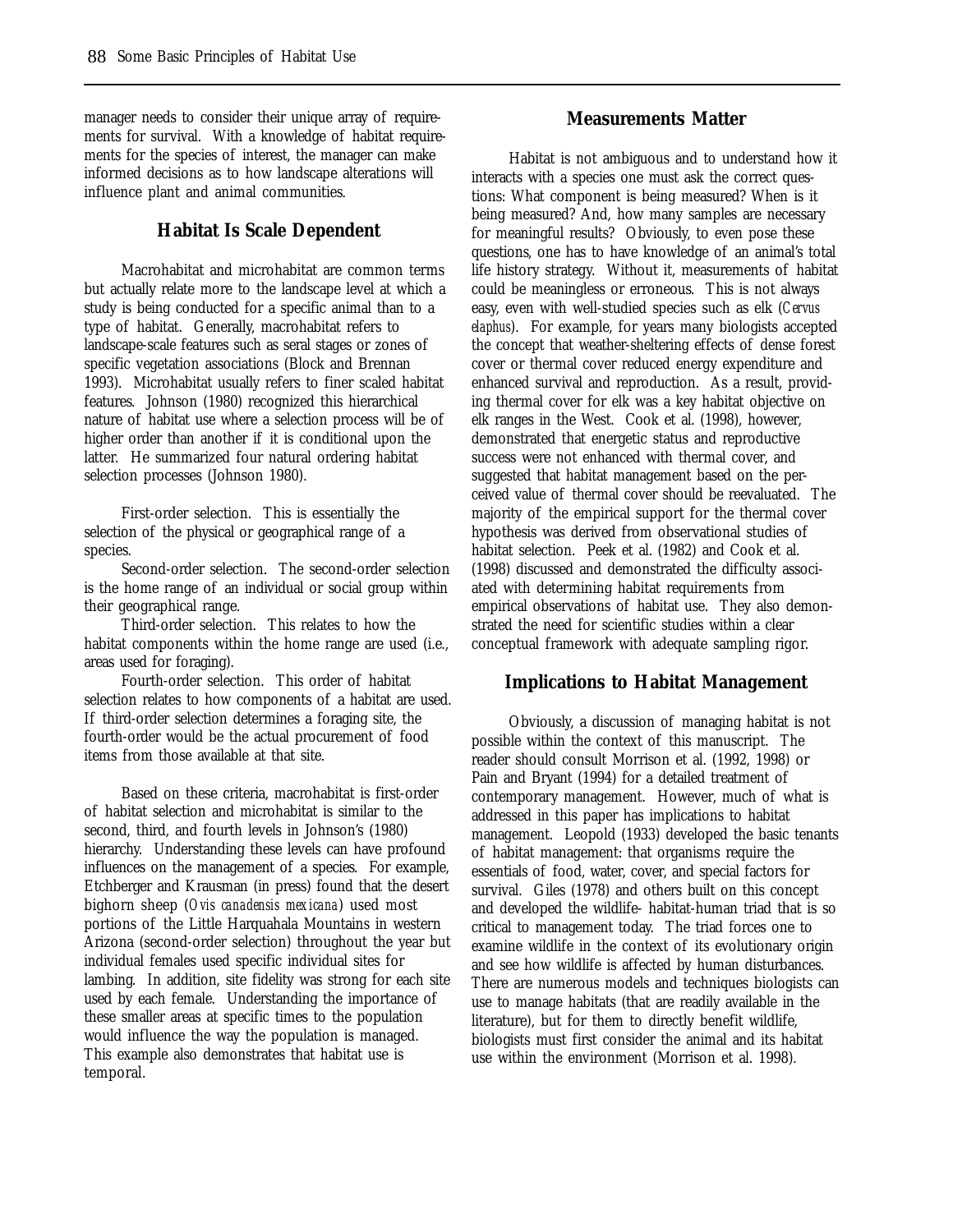# **Literature Cited**

Ables, E.D. and C.D. Ables. 1987. Behavioral comparisons of elk in Yellowstone National Park. J. Idaho Academ. Sci. 23:40-48.

Block, W. M, and L. A. Brennan. 1993. The habitat concept in ornithology: Theory and applications. P. 35- 91 In: D.M. Power (ed.). Current Ornithology. Volume 11. Plenum Press, New York.

Cook, J. G. , L. L. Irwin, L. D. Bryant, R. A. Riggs and J. W. Thomas. 1998. Relations of forest cover and condition of elk: A test of the thermal cover hypothesis in summer and winter. Wildl. Monogr. 141.

Czech, B, and P.R. Krausman. 1997. Implications of an ecosystem management literature review. Wildl. Soc. Bull. 25:667-675.

Daubenmire, R. 1968. Plant Communities: A Textbook of Plant Synecology. Harper and Row, New York.

Etchberger, R.C. and P.R. Krausman. 1999. Frequency of birth and lambing sites of a small population of mountain sheep. Southwestern Naturalist: (in press)

Giles, R. H., Jr. 1978. Wildlife Management. W. H. Freeman and Co., San Francisco, Cal.

Grinnel, J. 1917. The niche-relationship of the California thrasher. Auk 34:427-433.

Hall, L.S., P.R. Krausman, and M.L. Morrison. 1997. The habitat concept and a plea for standard terminology. Wildl. Soc. Bull. 25:173-182.

Hilden, O. 1965. Habitat selection in birds. Annales Zoologici Fennici 2:53-75.

Hutchinson, G.E. 1957. Concluding remarks. Cold Spring Harbor Symposium on Quantitative Biol. 22:415- 427

Hutto, R. L. 1985. Habitat selection by nonbreeding migratory land birds. p. 455-476 In: M.L. Cody (ed.). Habitat Selection in Birds. Academic Press, Orlando, Fla.

Johnson, D.H. 1980. The comparison of usage and availability measurements for evaluating resource preference. Ecology 61:65-71.

Keen, W.H. 1982. Habitat selection and interspecific competition in two species of plethodontid salamanders. Ecology 63:94-102.

Leopold, A. 1933. Game Management. Charles Scribner's Sons, New York.

Litvaitis, J.A., K. Titus and E.M. Anderson. 1994. Measuring vertebrate use of territorial habitats and foods. p. 254-74 In: T.A. Bookhout (ed.). Research and Management Techniques for Wildlife and Habitats. 5th ed. The Wildl. Soc., Bethesda, Md.

Morrison, M.L., I. C. Timossi, K.A. With, and P.N. Manley. 1985. Use of tree species by forest birds during winter and summer. J. of Wildl. Manag. 49:1098- 1102.

Morrison, M.L., B.G. Marcot and R.W. Mannan. 1992. Wildlife-Habitat Relationships: Concepts and Applications. Univ. of Wisconsin Press, Madison, Wis.

Murphy, D.D., and B.D. Noon. 1991. Coping with uncertainty in wildlife biology. J. Wildl. Manag. 55:773- 782.

Noon, B. R. 1986. Summary: Biometric approaches to modeling the researcher's viewpoint. p. 197-201 In: J. Verner, M.L. Morrison and C.J. Ralph (eds.). Wildlife 2000. Univ.Wisconsin Press, Madison, Wis.

Odum, E. P. 1971. Fundamentals of ecology. W. B. Sanders Co., Philadelphia, Penn.

Paine, N., and F.C. Bryant. 1994. Techniques for Habitat Management of Uplands. McGraw, Hill Publ. Co., New York.

Peek, J.M. M.D. Scott, L.J. Nelson, D.J. Pierce and L.L. Irwin. 1982. Role of cover in habitat management for big game in northwestern United States. Trans. North. Amer. Wildl. Nat. Resour. Conf. 47:363-373

Rosenweig, M. L. 1981. A theory of habitat selection. Ecology 62:327-335.

Schreiner, K. M. 1976. Critical habitat: What it is and is not. Endangered Species Tech.Bull. 1:1-4.

Stoddard, H. L. 1931. The bobwhite quail: Its habits, preservation, and increase. Charles Scribner's Sons, New York.